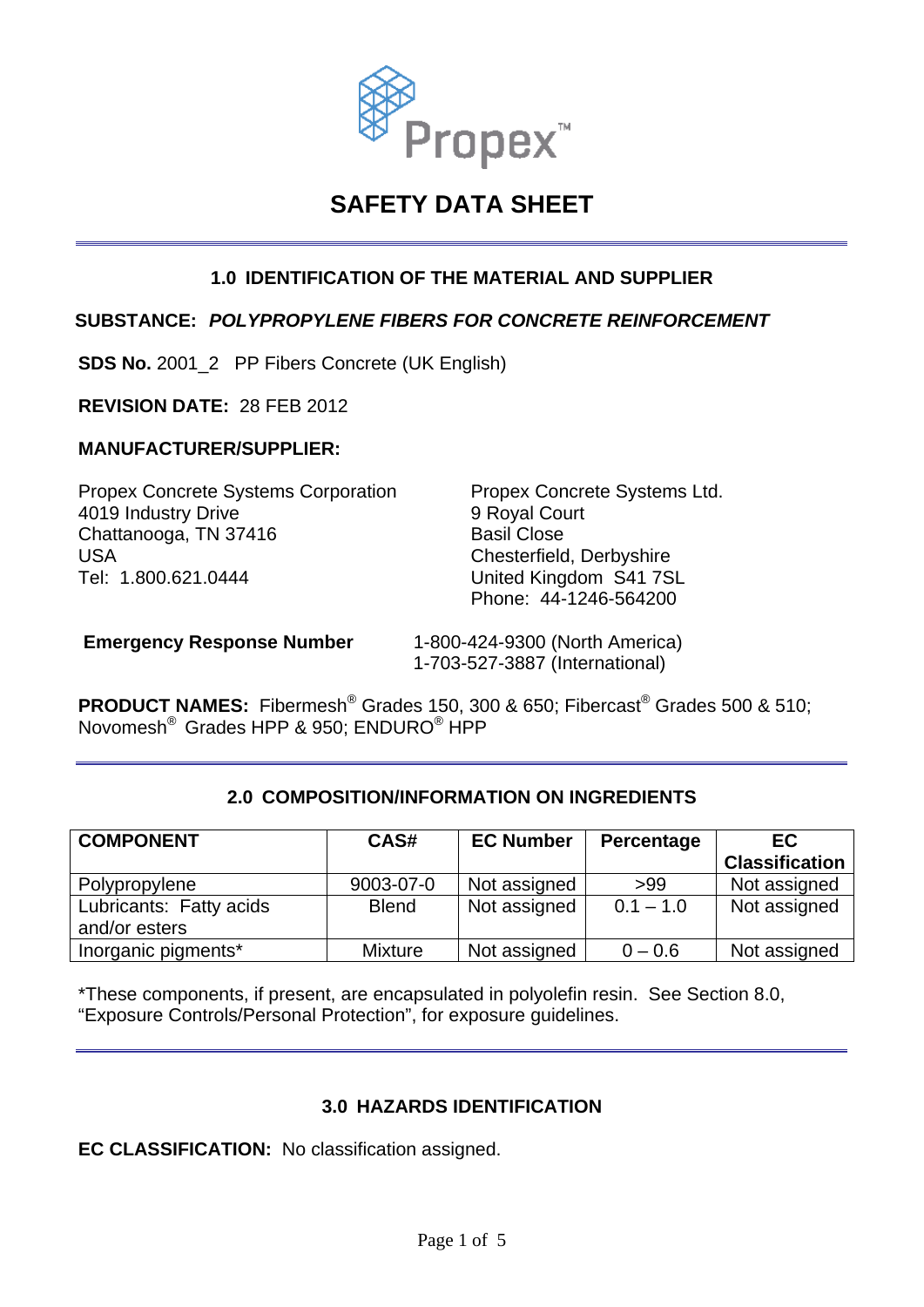# **POTENTIAL HEALTH EFFECTS:**

### **INHALATION**

SHORT TERM EXPOSURE: Mechanical irritation.

 LONG TERM EXPOSURE: No information of significant adverse effects **SKIN CONTACT** 

SHORT TERM EXPOSURE: Mechanical irritation.

 LONG TERM EXPOSURE: No information of significant adverse effects **EYE CONTACT** 

SHORT TERM EXPOSURE: Mechanical irritation.

LONG TERM EXPOSURE: No information of significant adverse effects

#### **INGESTION**

SHORT TERM EXPOSURE: No information on significant adverse effects LONG TERM EXPOSURE: No information of significant adverse effects

## **4.0 FIRST AID MEASURES**

**EYE:** In case of contact, immediately flush eyes with plenty of water for at least 15 minutes. Get medical attention if irritation develops.

**SKIN:** Wash exposed skin with soap and water. Get medical attention if irritation develops.

**INHALATION:** If adverse effects occur, remove to uncontaminated area. Get medical attention.

**INGESTION:** If a large amount is swallowed, get medical attention.

# **5.0 FIRE FIGHTING MEASURES**

#### **FIRE AND EXPLOSION HAZARDS: Slight** fire hazard.

**SUITABLE EXTINGUISHING MEDIA:** Carbon dioxide, regular dry chemical, regular foam, water.

**FIRE FIGHTING PROCEDURES:** Move material from fire area if it can be done without risk. Avoid inhalation of material or combustion by-products. Stay upwind and keep out of low areas.

**SENSITIVITY TO MECHANICAL IMPACT: Not sensitive** 

**SENSITIVITY TO STATIC DISCHARGE**: Not sensitive

**FIRE-FIGHTING EQUIPMENT:** Firefighters should wear full bunker gear, including a positive pressure self-contained breathing apparatus.

**HAZARDOUS COMBUSTION PRODUCTS:** Incomplete burning can produce carbon monoxide and/or carbon dioxide and other harmful products.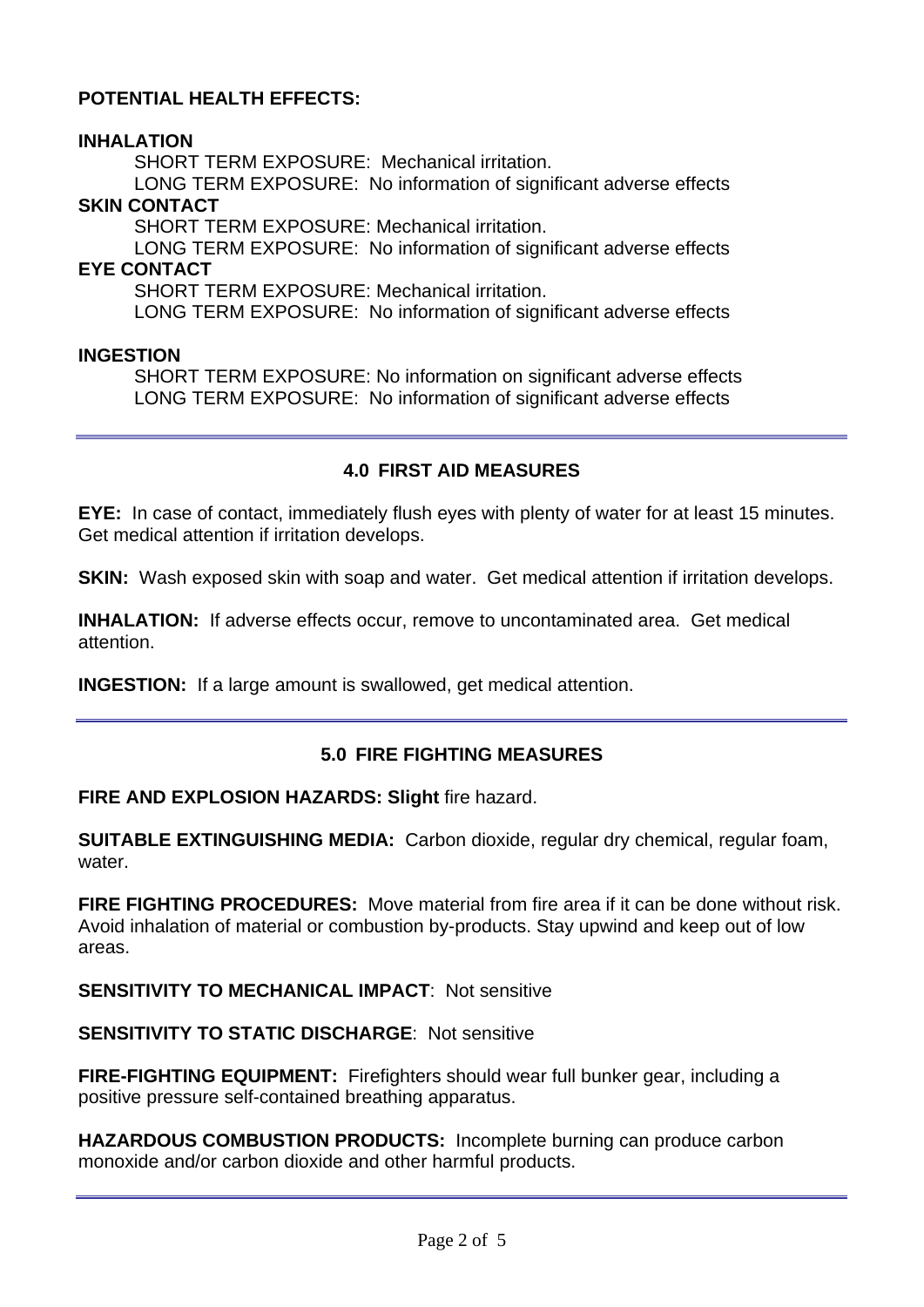## **6.0 ACCIDENTAL RELEASE MEASURES**

Contain and remove by mechanical means. Keep out of water supplies and drains.

## **7.0 HANDLING AND STORAGE**

**STORAGE:** Store and handle in accordance with all current regulations and standards. Keep separated from incompatible substances. Store product in a dry environment to avoid deterioration of packaging.

#### **8.0 EXPOSURE CONTROLS/PERSONAL PROTECTION**

**VENTILATION:** Based on available information, additional ventilation is not required. Ensure compliance with applicable exposure limits.

**EYE PROTECTION:** Eye protection is not required under normal conditions.

**CLOTHING**: Protective clothing is not required under normal conditions.

**GLOVES**: Protective gloves are not required under normal conditions.

**RESPIRATORY PROTECTION:** No respirator is required under normal conditions of use. If respirable dusts are generated, respirator protection may be needed.

| <b>COMPONENT</b>                         | CAS#           | <b>Exposure Limits</b>                                                                                                                                                                             |
|------------------------------------------|----------------|----------------------------------------------------------------------------------------------------------------------------------------------------------------------------------------------------|
| Polypropylene                            | 9003-07-0      | OSHA TOTAL DUST: 15 mg/m <sup>3</sup><br>(particulate NOC) OSHA RESPIRABLE<br>DUST: 5 mg/m <sup>3</sup> (Particulate NOC) ACGIH<br>TLV-TWA: 10 mg/m <sup>3</sup> (total dust) (particulate<br>NOC) |
| Lubricants: Fatty acids<br>and/or esters | <b>Blend</b>   | No exposure limit established                                                                                                                                                                      |
| Inorganic pigments*                      | <b>Mixture</b> | No exposure limit established                                                                                                                                                                      |

\*If present, this component is encapsulated in polyolefin resin and does not possess the same hazards as the neat material.

# **9.0 PHYSICAL AND CHEMICAL PROPERTIES**

**PHYSICAL STATE:** Solid. Material packaged in pucks wrapped in water soluble film.

**COLOUR**: Colourless, light gray, or white

**ODOUR:** Odourless.

**BOILING POINT:** Not applicable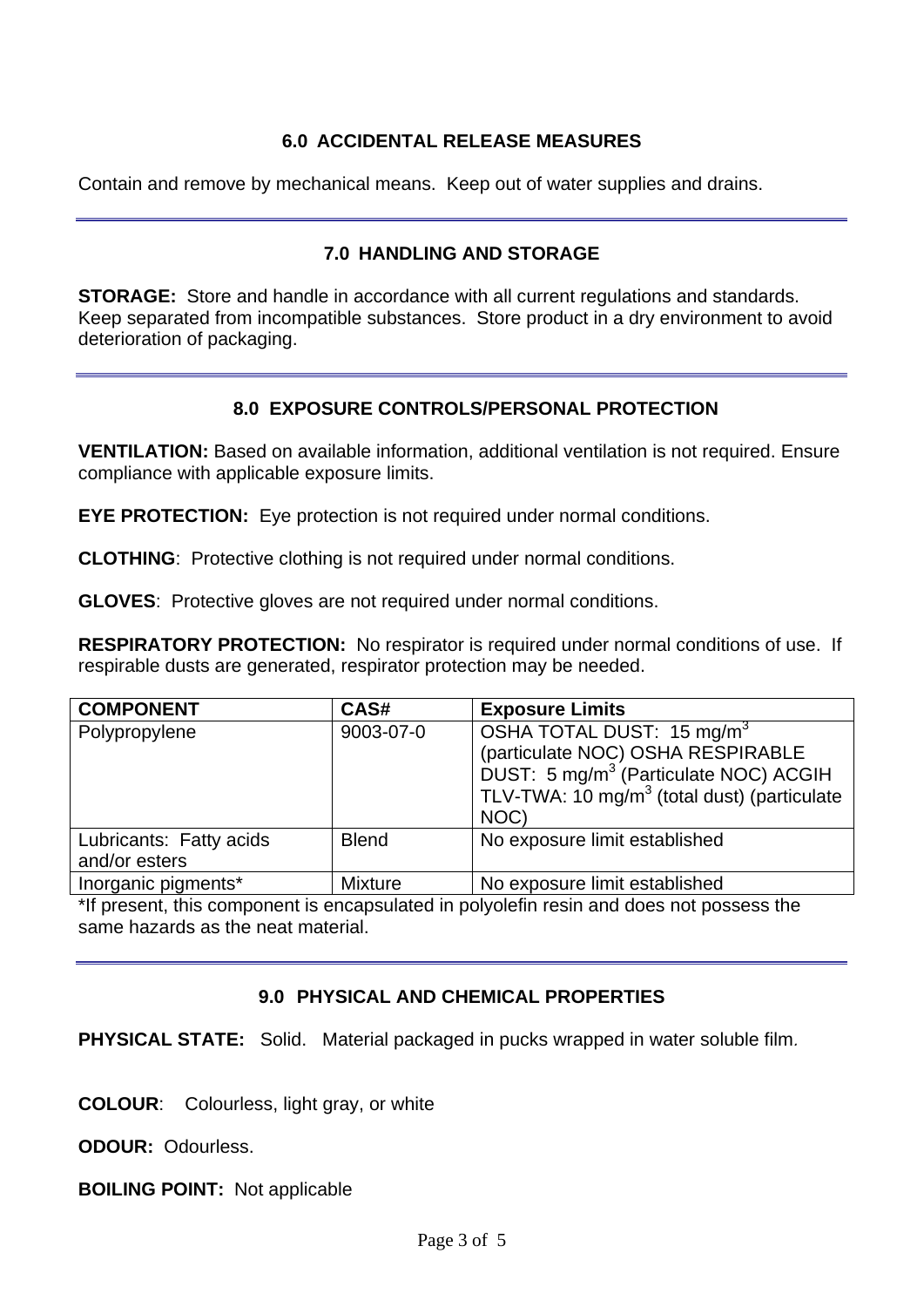**MELTING POINT:** 320° F (160° C)

**FLASH POINT**: >600ºF (>315ºc)

**VAPOUR PRESSURE:** Not applicable

**VAPOUR DENSITY:** Not applicable

**SPECIFIC GRAVITY (WATER = 1):** 0.9

**SOLUBILITY IN WATER:** Negligible, below 0.1%

**pH:** Not applicable

**VOLATILITY:** Not applicable

**ODOUR THRESHOLD:** Not available

**EVAPORATION RATE**: Not applicable

**OCTANOL/WATER PARTITION COEFFICIENT**: Not available

## **10.0 STABILITY AND REACTIVITY**

**CHEMICAL STABILITY:** Stable at normal temperatures and pressure.

**CONDITIONS TO AVOID:** Avoid heat flames, sparks, and other sources of ignition. Avoid contact with incompatible materials.

**INCOMPATIBILITIES:** Oxidising materials.

**HAZARDOUS DECOMPOSITION:** Thermal decomposition products of combustion: oxides of carbon

**POLYMERIZATION:** Will not polymerise.

# **11.0 TOXICOLOGICAL INFORMATION**

**ADDITIONAL DATA:** The toxicological properties have not been fully investigated. Polypropylene was tested in rats by subcutaneous implantation of discs or powder. Local sarcomas were induced at the site of implantation. Subcutaneous injections are not a normal route of exposure. All inorganic pigments, if present in of this product, are considered to be fully bound within the polymer matrix, and therefore, are not readily available under normal conditions.

#### **12.0 ECOLOGICAL INFORMATION**

Not available.